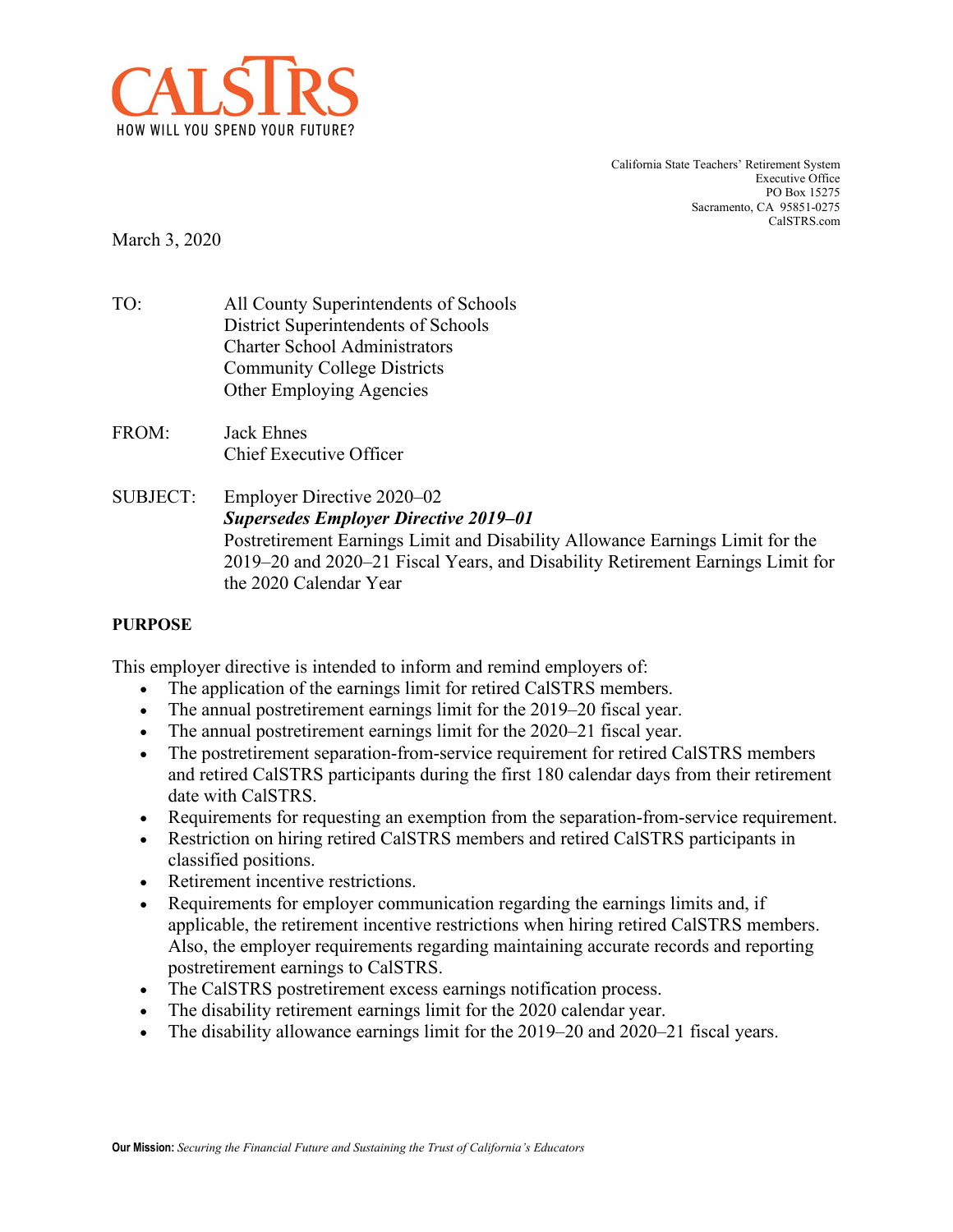## EMPLOYER DIRECTIVE 2020-02 March 3, 2020 Page 2 of 7

### **SCOPE**

This directive contains information for county superintendents of schools, school districts, charter schools, community college districts and any agency that employs retired members of the Defined Benefit (DB) Program (referred to in this directive as "retired CalSTRS members") or retired participants of the Cash Balance (CB) Benefit Program (referred to in this directive as "retired CalSTRS participants") to perform retired member or retired participant activities or that employs CalSTRS members receiving either a Disability Allowance or Disability Retirement benefit in any capacity.

#### **DISCUSSION**

### Application of Postretirement Earnings Limits

Sections 24214 and 24214.5 of the Education Code impose limitations on retired CalSTRS members who return to work and perform retired member activities. Section 22164.5 of the Education Code defines "retired member activities" as one or more of the activities identified in subdivision (b), (c) or (d) of Education Code section 22119.5 or subdivision (b), (c) or (d) of Education Code section 26113 when performed as either an employee of an employer, an employee of a third party (except under certain circumstances) or an independent contractor within the California public school system.

Section 26812 of the Education Code imposes limitations on retired CalSTRS participants who return to work and perform retired participant activities. Section 26135.7 of the Education Code defines "retired participant activities" as one or more of the activities identified in subdivision (b), (c) or (d) of Education Code section 22119.5 or subdivision (b), (c) or (d) of Education Code section 26113 when performed as either an employee of an employer, an employee of a third party (except under certain circumstances) or an independent contractor within the California public school system.

The annualized rate of pay for retired member activities or retired participant activities may not be less than the minimum, nor can it exceed the maximum, paid by the employer to other employees performing comparable duties.

Notable differences between reportable compensation in active membership and postretirement employment include:

- Education Code section 22164.5, subdivisions (a)(2) and (3).
- Education Code section 24214, subdivision  $(f)(2)$ .
- Education Code section 24214.5, subdivision (a)(2).
- Education Code section 26135.7, subdivisions (a)(2) and (3).
- Education Code section 26812, subdivision (d)(2).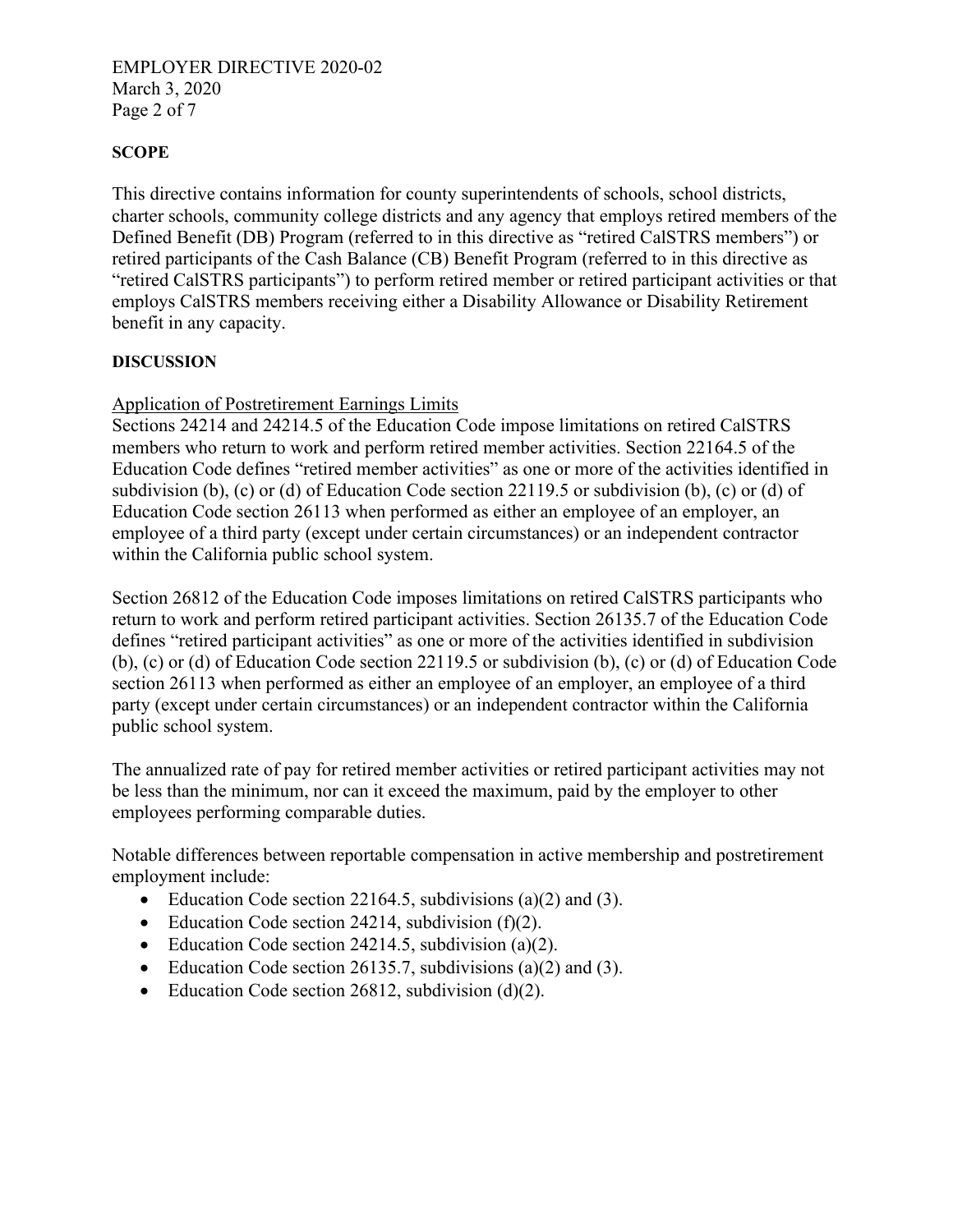Retired CalSTRS members and retired CalSTRS participants employed by a third party are excluded from the postretirement earnings limits and related provisions provided they meet all the following criteria:

- The retired CalSTRS member or retired CalSTRS participant is employed by a thirdparty employer that does not participate in a California public pension system;
- The activities performed by the retired CalSTRS member or retired CalSTRS participant are not normally performed by employees of an employer; and
- The retired CalSTRS member or retired CalSTRS participant performs an assignment of 24 months or less.

Employer reporting of retired CalSTRS members and retired CalSTRS participants who are employed by a third party under the narrow conditions above is not required. CalSTRS has not identified any example of service that would meet these criteria.

Annual Postretirement Earnings Limit for the 2019–20 and 2020–21 Fiscal Years The postretirement earnings limit for retired CalSTRS members for the 2019–20 *fiscal* year is \$46,451.

The postretirement earnings limit for retired CalSTRS members for the 2020–21 *fiscal* year is \$47,713.

Pursuant to Education Code section 24214, the limit is adjusted annually by CalSTRS and is equal to one-half of the median final compensation amount for all members who retired for service during the fiscal year ending in the previous calendar year.

If a retired CalSTRS member earns compensation for performing retired member activities in excess of the annual postretirement earnings limit, Education Code section 24214(g) requires CalSTRS to reduce the member's retirement benefit dollar for dollar, until the member has repaid the amount of compensation that was earned in excess of the annual earnings limit. The amount of the reduction in an individual month shall be no more than the monthly allowance payable in that month, and the total amount of the reduction shall not exceed the amount of the annual allowance payable for the fiscal year in which the excess compensation was earned after any reductions due to the separation-from-service requirement.

There is no annual earnings limit for retired CalSTRS participants.

# Separation-From-Service Requirement

Pursuant to Education Code section 24214.5, there is a 180-calendar day separation-from-service requirement for all retired CalSTRS members, regardless of age, during which the postretirement compensation limit for the performance of retired member activities is zero dollars (\$0).

If a retired CalSTRS member earns compensation for performing retired member activities during the 180-calendar day separation-from-service period, Education Code section 24214.5(h) requires CalSTRS to reduce the member's retirement benefit dollar for dollar, until the member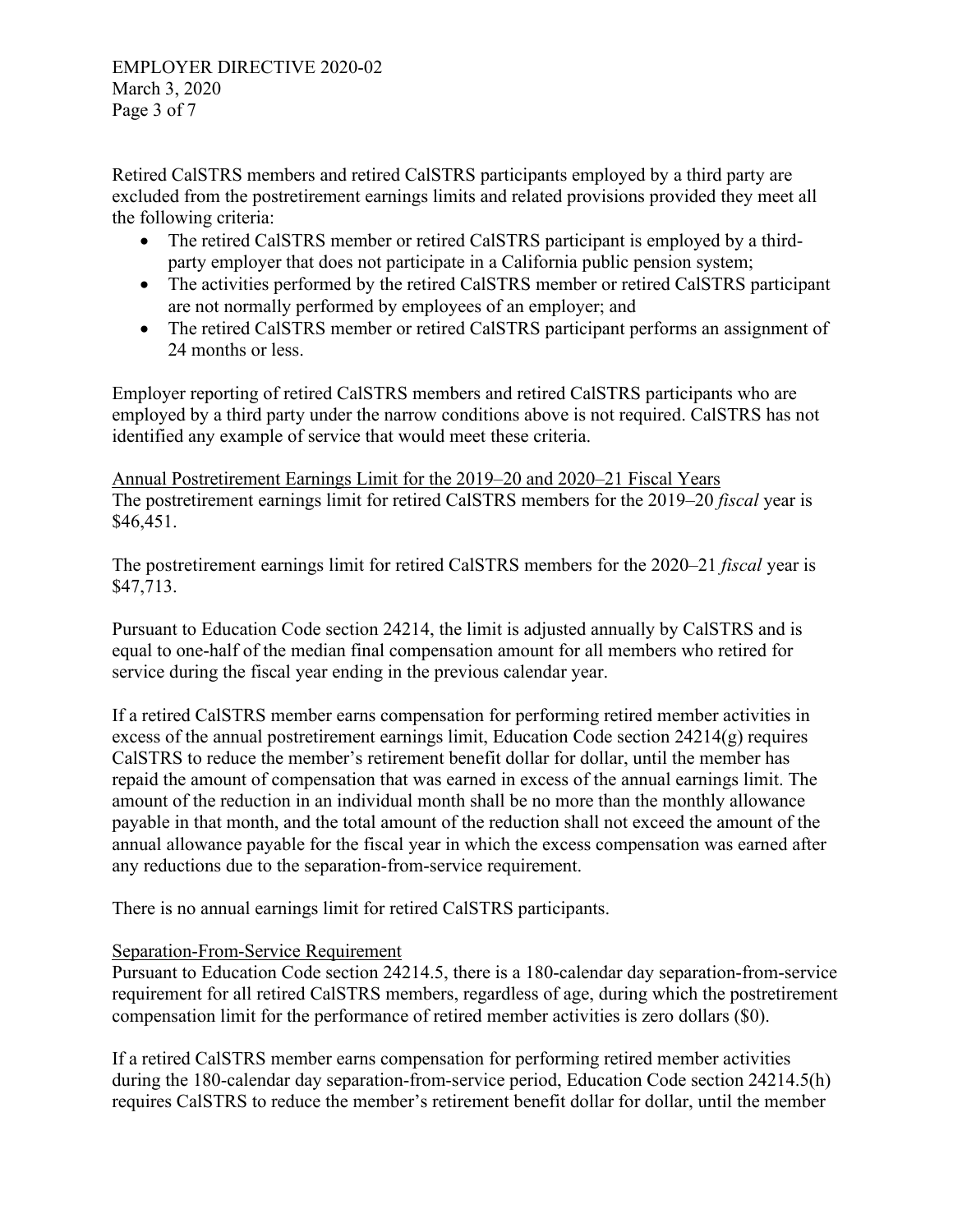EMPLOYER DIRECTIVE 2020-02 March 3, 2020 Page 4 of 7

has repaid the amount of compensation that was earned during the separation-from-service period. The amount of the reduction in an individual month shall be no more than the monthly allowance payable in that month, and the total amount of the reduction shall not exceed the amount of the allowance payable during the first 180 calendar days after the most recent retirement date.

This restriction is in addition to the annual postretirement earnings limit. Any amount the retired CalSTRS member receives during the first 180 calendar days of retirement will also count against the annual postretirement earnings limit for the appropriate fiscal year.

Pursuant to Education Code section 26812, the 180-calendar day separation-from-service requirement applies to Cash Balance Benefit Program annuitants, regardless of age.

Pursuant to Education Code section 26806, if a retired CalSTRS participant receives a lump-sum retirement benefit, the benefit is not payable until 180 calendar days after the date employment was terminated. If a participant electing a lump-sum benefit performs creditable service during the 180-calendar day separation-from-service period, the retirement application will be automatically canceled.

### Exemption to the Separation-From-Service Requirement

There is a narrow exemption from the 180-calendar day separation-from-service requirement for a retired CalSTRS member or retired CalSTRS participant under certain circumstances. To qualify for this exemption, the retired CalSTRS member or retired CalSTRS participant must be at or above normal retirement age at the time the compensation is earned (age 60 for CalSTRS 2% at 60 members and participants not subject to the California Public Employees' Pension Reform Act of 2013 [PEPRA], and age 62 for CalSTRS 2% at 62 members and participants subject to PEPRA). In addition, the employer must appoint the retired CalSTRS member or retired CalSTRS participant to a critically needed position that has been approved by the governing body of the employer in a public meeting as reflected in a resolution. The resolution for the appointment must be adopted before the retired CalSTRS member or retired CalSTRS participant begins performing retired member or retired participant activities under the exemption. The resolution approving the appointment may not be placed on a consent calendar.

The resolution must express the intent to seek an exemption from the 180-calendar day separation-from-service requirement and include the following specific information and findings:

- The nature of the employment.
- A finding that the appointment is needed to fill a critically needed position before the 180-calendar day separation-from-service requirement is fulfilled.
- A finding that the member or participant did not receive a retirement incentive or any financial inducement to retire from any public employer.
- A finding that the termination of employment of the retired CalSTRS member or retired CalSTRS participant with the employer is not the basis for the need to acquire the services of the member or participant.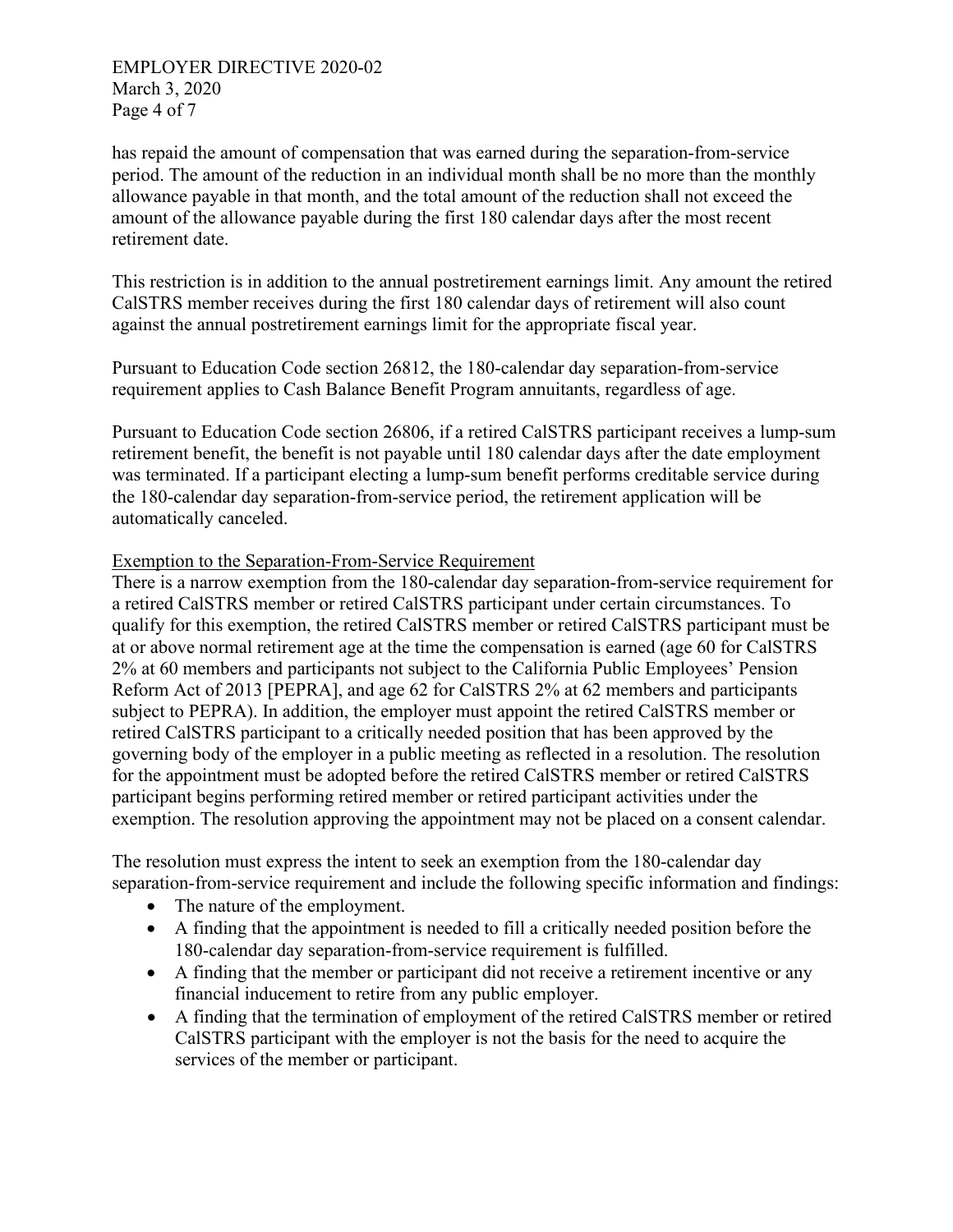EMPLOYER DIRECTIVE 2020-02 March 3, 2020 Page 5 of 7

When applying for the separation-from-service requirement exemption, the superintendent, the county superintendent of schools or the chief executive officer of a community college must complete the *Request for Separation-from-Service Requirement Exemption* (SR-1897) form, which is available in "Reference Items" on the Secure Employer Website. CalSTRS must receive this form and the aforementioned resolution indicating the above information to substantiate the eligibility of the retired CalSTRS member or retired CalSTRS participant for the exemption before the member or participant begins performing service under the exemption. CalSTRS must notify the employer and the retired CalSTRS member or retired CalSTRS participant within 30 days of receiving the resolution and all required documentation whether the activities performed will be subject to or exempt from the 180-calendar day separation-from-service requirement.

If the separation-from-service requirement exemption is approved, the retired CalSTRS member will only be exempt from the separation-from-service requirement. Any earnings during the 180calendar day period will still be subject to the annual postretirement earnings limit for a retired CalSTRS member.

Education Code sections 24214.5 and 26812 clarify what constitutes a "financial inducement to retire" that would prohibit a retired CalSTRS member or retired CalSTRS participant from being eligible for an exemption from the separation-from-service requirement.

#### Classified Position Restrictions

Education Code section 45134 precludes retired CalSTRS members and retired CalSTRS participants from employment in classified positions in the California public school system, except for as an aide in certain circumstances.

#### Retired CalPERS Postretirement Employment Restrictions

If the employee is a CalSTRS and CalPERS member, ask the employee to contact CalPERS at 888-225-7377 to determine the impact that returning to work would have on the CalPERS benefit.

#### Retirement Incentive Restrictions

Members who retired with a CalSTRS retirement incentive under Education Code section 22714 will lose the increased service credit attributable to the retirement incentive if they return to employment in any job, including substitute teaching, within five years of receiving the incentive with the school district, community college district or county office of education that granted the retirement incentive.

## Employer Requirements for Notification of Postretirement Earnings Limits and Employment Restrictions, and Required Reporting of Postretirement Earnings

Upon retaining the services of a retired CalSTRS member, Education Code section 22461 requires employers to notify the member of the earnings limitations, and the employment restrictions for those who receive retirement incentives, regardless of whether the retired CalSTRS member performs the services as an employee of the employer, an employee of a third party or an independent contractor. Employers must also report the retired member's earnings to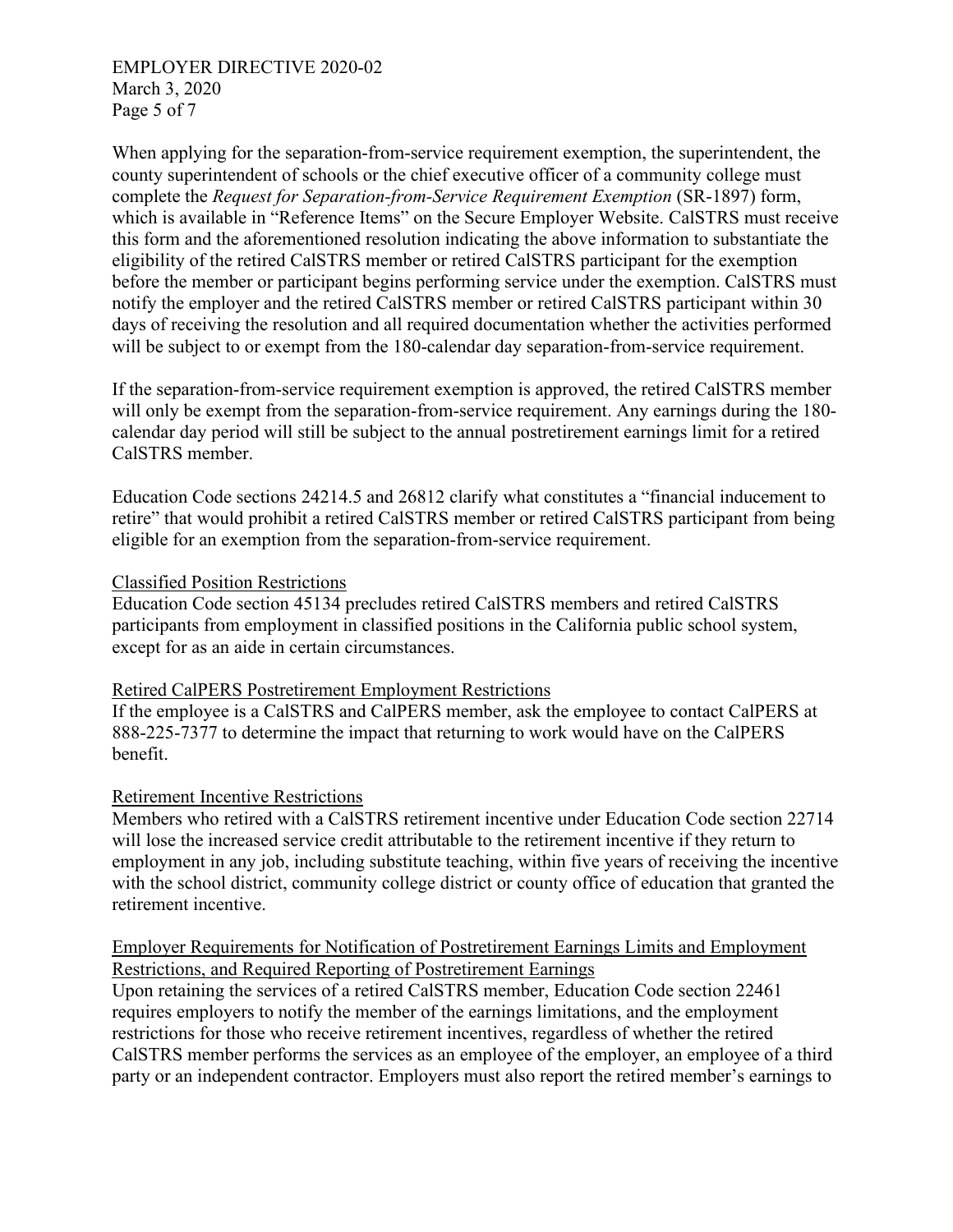### EMPLOYER DIRECTIVE 2020-02 March 3, 2020 Page 6 of 7

CalSTRS each month. All postretirement earnings must be reported with Member Code 2 and Assignment Code 61.

# CalSTRS Postretirement Excess Earnings Notification Process

CalSTRS sends an *Initial Postretirement Earnings Letter* to the retired CalSTRS member when postretirement earnings are initially reported by the employer. The *Initial Postretirement Earnings Letter* informs the member of the current earnings limit and describes what occurs if the limit is exceeded. When the employer reports postretirement earnings equal to one-half of the annual postretirement earnings limit, CalSTRS sends a second letter, the *Postretirement Earnings Mid-Limit Letter,* notifying the member of the dollar amount reported to date and reminding the member of the consequences of exceeding the earnings limit.

When a retired CalSTRS member or retired CalSTRS participant violates the 180-calendar day separation-from-service requirement or a retired CalSTRS member exceeds the annual postretirement earnings limit, CalSTRS sends a letter notifying the member or participant that the excess earnings will be withheld from the applicable monthly retirement benefit. CalSTRS gives at least a 30-day notice before commencing collection. If the earnings were reported to CalSTRS in error, the employer is responsible for correcting the previous reporting and notifying CalSTRS that corrected contribution lines were submitted.

## Application and Amount of the 2020 Disability Retirement Earnings Limit

The disability retirement earnings limit for the 2020 *calendar* year is \$32,400. The limit applies to all earnings regardless of whether the member is self-employed or employed in any capacity in either the public or private sector. The limit is adjusted annually by the Teachers' Retirement Board, if necessary, by the amount of change in the California Consumer Price Index.

Application and Amount of the 2019–20 and 2020–21 Disability Allowance Earnings Limit The disability allowance earnings limit for the 2019–20 and 2020–21 *fiscal* years is calculated individually for each member based on the member's indexed final compensation amount. Members receiving a disability allowance benefit are also subject to individual monthly and continuous six-month earnings limits based on the member's indexed final compensation. The various limits apply to all earnings regardless of whether the member is self-employed or employed in any capacity in either the public or private sector.

# **SUMMARY OF REQUIRED ACTIONS**

In accordance with Education Code section 22461, upon retaining the services of a retired CalSTRS member either as an employee of an employer, an employee of a third party or an independent contractor within the California public school system, the employer is required to:

- Notify the retired CalSTRS member of all earnings limits and the retirement incentive employment restrictions, if applicable.
- Maintain accurate records of the retired CalSTRS member's earnings.
- Report those earnings to the retired CalSTRS member and to CalSTRS monthly, using Member Code 2 and Assignment Code 61, regardless of the method of payment or the fund from which the payments were made.